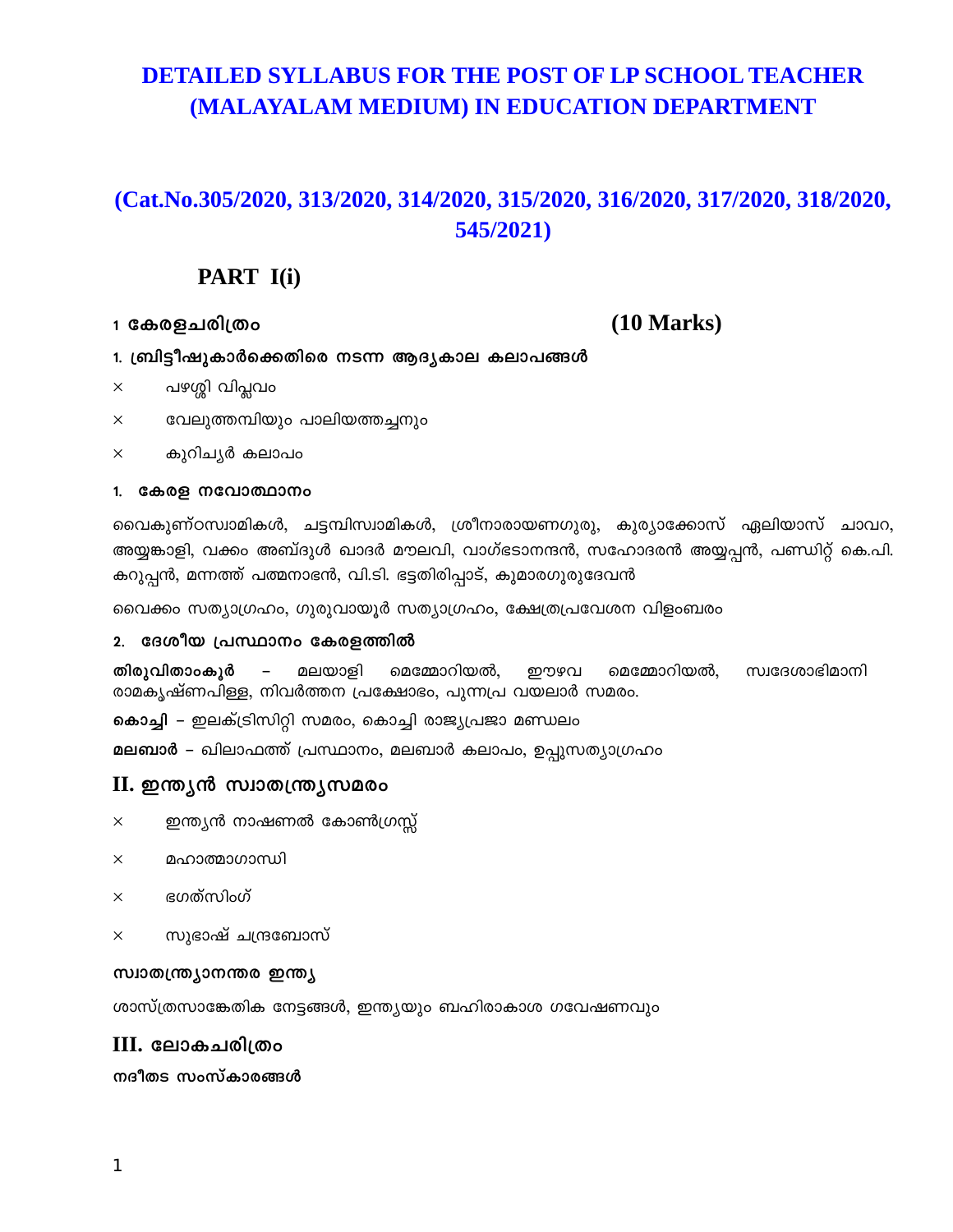ഹാരപ്പൻ സംസ്കാരം, ഇൗജിപ്ഷ്യൻ സംസ്കാരം, മെസോപ്പൊട്ടോമിയൻ സംസ്കാരം, ചൈനീസ് സംസ്കാരം

# \* Current Affairs relevant to this topic – (2 00  $\delta$   $\infty$ )

# PART I(ii)

# (5Marks)

### $IV.$  ഭൂമിശാസ്ത്രം

ഇന്ത്യയുടെ ഭൂപ്രകൃതി, കാലാവസ്ഥ, നദികൾ, മണ്ണിനങ്ങൾ, ഗതാഗത മാർഗങ്ങൾ, അന്തരീക്ഷ ഘടന.

### V. സാമ്പത്തികശാസ്ത്രം

റിസർവ് ബാങ്ക്, വാണിജ്യബാങ്കുകൾ, ബാങ്കുകളുടെ ദേശസാൽക്കരണം. ബാങ്കുകൾ

### $VI$ . രാഷ്ട്രതന്ത്രശാസ്ത്രം

### ഇന്ത്യൻ ഭരണഘടന – സവിശേഷതകൾ

ആമുഖം, മൗലികാവകാശങ്ങൾ, മൗലിക കർത്തവ്യങ്ങൾ, നിർദേശകതത്ത്വങ്ങൾ

ഇന്ത്യയിലെ ഗവൺമെന്റ്  $\mathcal{L}=\mathcal{L}$ ലോകസഭ, രാജ്യസഭ, രാഷ്ട്രപതി, ഉപരാഷ്ട്രപതി, പ്രധാന മന്ത്രി, സുപ്രീം കോടതി, ഹൈക്കോടതി

### VII. സമൂഹശാസ്ത്രം

- $\times$ കുടുംബം
- $\times$  സമൂഹീകരണം

### \* Current Affairs relevant to this topic – (2 00 d cm  $\degree$ )

# PART II (i)

 $(7)$  മാർക്ക്) <u>i) ഭൗതിക ശാസ്ത്രം </u>

- അളവുകളും യൂണിറ്റകളും
- ചലനം, ചലന സമവാക്യ്യങ്ങൾ, ചലന നിയമങ്ങൾ
- തരംഗ ചലനം, ശബ്ദം
- ബലം. പ്രവൃത്തി, ഊർജ്ജം, പവർ
- <u>ഗ</u>രുത്വാകർഷണം
- $\bullet$ ദ്രവബലങ്ങൾ
- $\bullet$ സ്ഥിതവൈദ്യതി, ധാരാവൈദ്യഹി, വൈദൃതപ്രവാഹത്തിന്റെ ഫലങ്ങൾ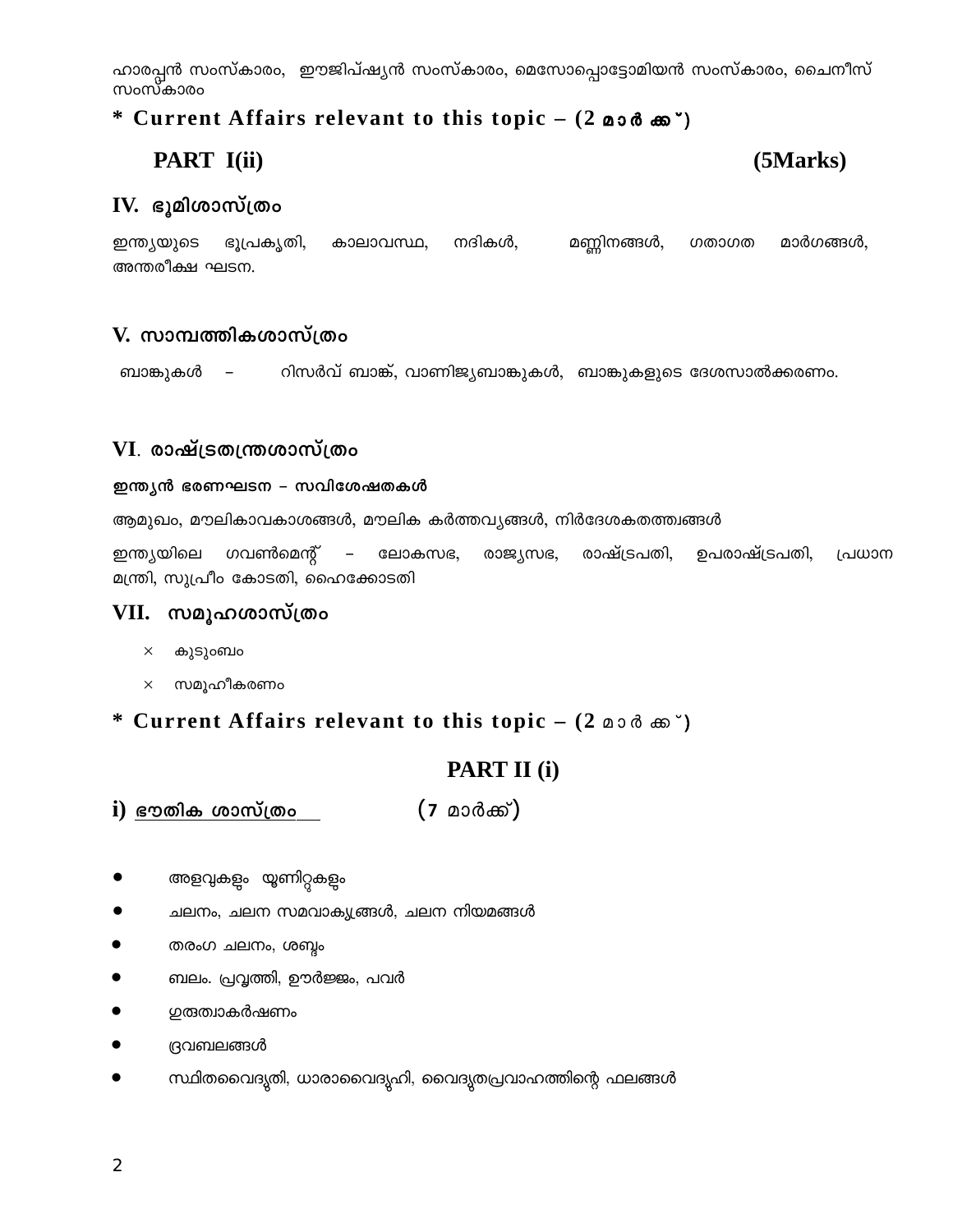- $\bullet$  കാന്തികത, വൈദ്യുതകാന്തിക ഫലം, വൈദ്യുതകാന്തിക പ്രേരണം
- $\bullet$  പ്രകാശത്തിന്റെ പ്രതിപതനം, അപവർത്തനം
- കാഴ, പ്രകാശ പ്രകീര്ണനം, പ്രകാശ വിസരണം, പ്രകാശ മലിനീകരണം
- ഊര്ജ പരിപാലനം

# \* Current Affairs relevant to this topic – (2 മാർ ക്ക<sup>്</sup>) **PART II (ii)**

### **ii)** ckX{´w (7 മാര്ക്ക്)

- രാസമാറ്റങ്ങള, ഭൗതികമാറ്റങ്ങള
- ആറ്റത്തിെ ഫന്റെ ഘടന, രാസബന്ധനം
- പീരിയോഡിക് ടേബിൾ, ക്രമാവർത്തന പ്രവണതകൾ
- ലായനികൾ
- ൈവദ്യുത രസതന്ത്രം
- വാതക നിയമങ്ങൾ
- $\bullet$  രാസപ്രവർത്തന വേഗം സ്വാധീനിക്കുന്ന ഘടകങ്ങൾ
- $\bullet$  ആസിഡുകൾ, ബേസുകൾ, ലവണങ്ങൾ
- $\bullet$  ഭലാഹങ്ങൾ, ലോഹനിർമ്മാണം
- അലോഹസംയുക്തങ്ങൾ
- ഓർഗാനിക് സംയുക്തങ്ങൾ നാമകരണം, ഐസോമെറിസം, രാസപ്രവർത്തനങ്ങൾ
- \* Current Affairs relevant to this topic (2 മാർ ക്ക<sup>്</sup>)

# **PART II (iii)**

# iii<u>)ജീവശാസ്ത്രം</u> (6 മാർക്ക്)

- കോശങ്ങളുടെ ഘടന
- $\bullet$  കലകൾ
- കൃഷി, പരിസ്ഥിതി
- വര്ഗീകരണം
- ജനിതകശാസ്ത്രം
- പ്രകാശസംശ്ലേഷണം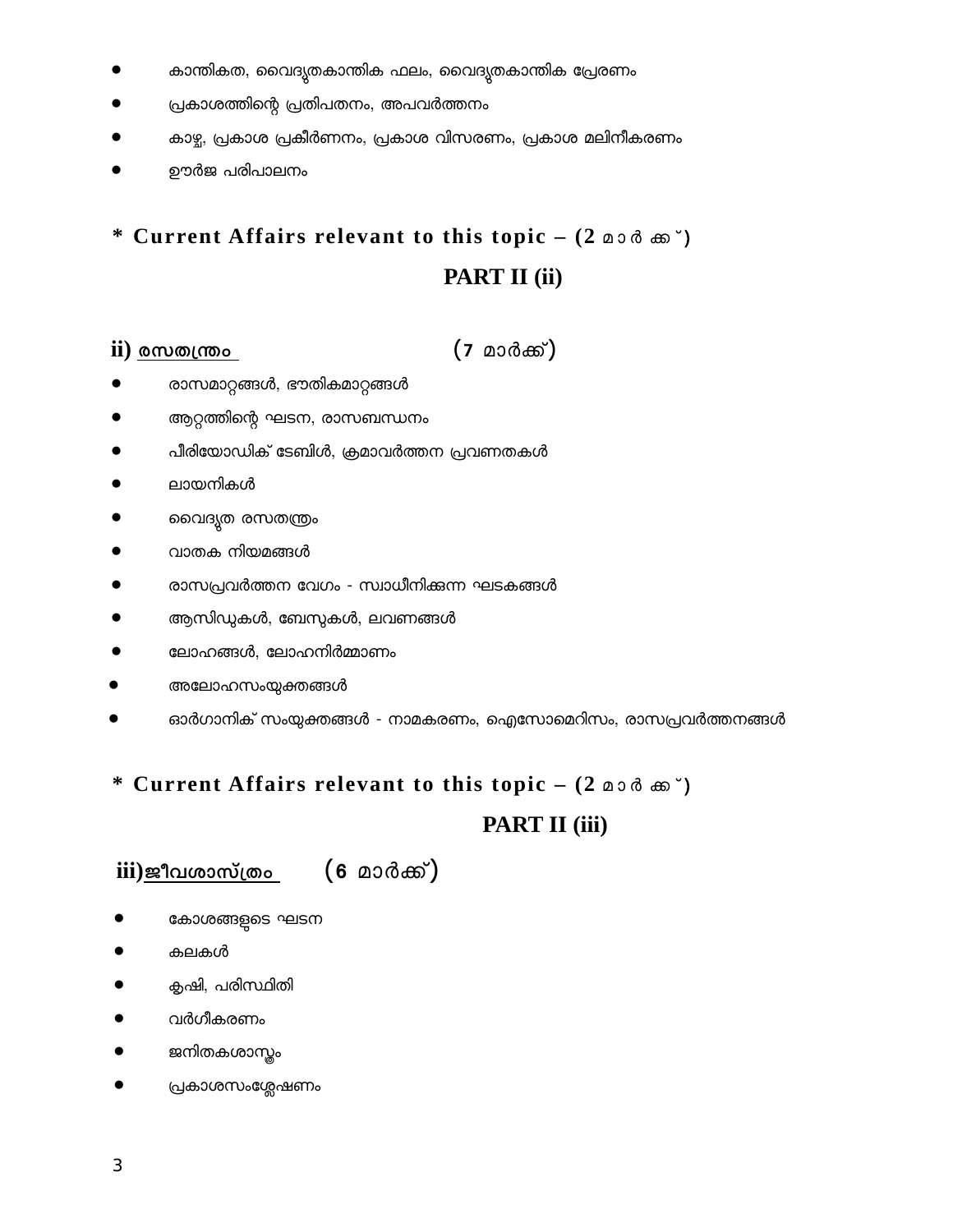- ദഹനവ്യവസ്ഥ
- വിസർജ്ജന വ്യവസ്ഥ
- പ്രത്യല്പാദനവ്യവസ്ഥ
- നാഡീവ്യവസ്ഥ
- ഇന്ദ്രിയങ്ങൾ
- രോഗങ്ങളം ആരോഗ്യപരിപാലനവും
- വിറ്റാമിനുകൾ, മിനറലുകൾ, എൻസയിമുകൾ, ഹോർമോണുകൾ

# \* Current Affairs relevant to this topic - (2 00 % m) **PART III**

# **Simple Arithmetic**

(Mark 15)

- ഭിന്നസംഖ്യകൾ
- ദശാംശസംഖ്യകൾ  $\bullet$
- വർഗവും വർഗമൂലവും
- ശരാശരി
- പാറ്റേണുകൾ / മാനസികശേഷി / സംഖ്യാശ്രേണികൾ  $\bullet$
- അനുപാതം അംശബന്ധം
- ശതമാനം
- $\bullet$ സമയവും ജോലിയും
- ദൂരവും സമയവും  $\bullet$
- ക്ലോക്ക് കോണുകൾ
- പലിശ, കൂട്ടുപലിശ
- ജ്യാമിതി/ഘനരുപങ്ങൾ
- ചെറുപൊതുഗുണിതവും വൻപൊതുഘടകവും  $\bullet$
- ലാഭം/ നഷ്ടം വില്പന
- മെട്രിക് അളവുകൾ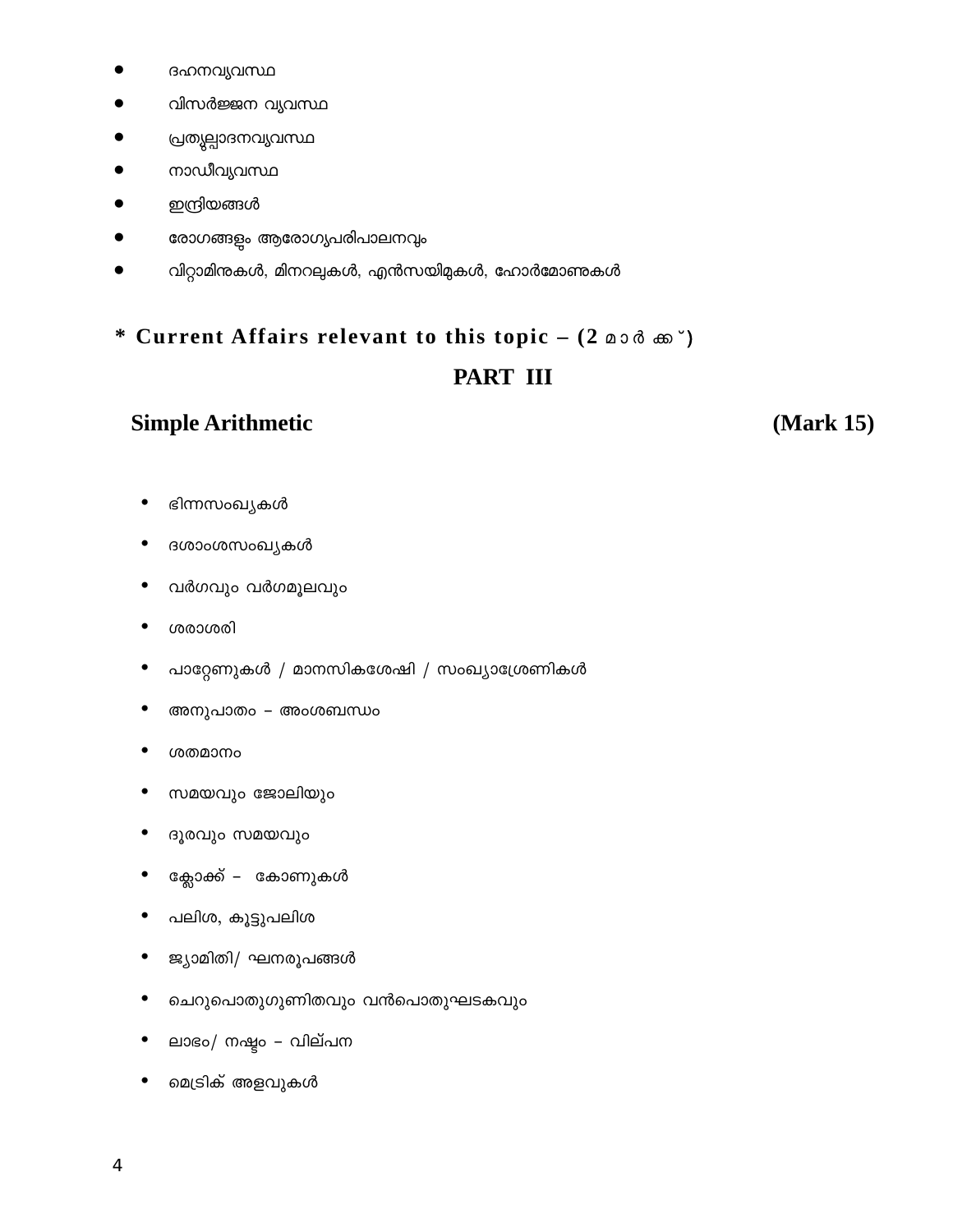- സർവസമവാക്യങ്ങൾ/ബീജഗണിതം
- സാംഖ്യകം

# **PART IV**

# **Education & Child Psychology**

(Mark 20)

- പഠനത്തെക്കുറിച്ചുള്ള വിവിധ സമീപനങ്ങൾ, നിയമങ്ങൾ, സിദ്ധാന്തങ്ങൾ  $\bullet$
- മനശ്ശാസ്ത്രജ്ഞരും ആശയങ്ങളും (ഘടനാവാദം മുതൽ സാമൂഹ്യജ്ഞാനനിർമിതി വാദം വരെ)
- വിദ്യാഭ്യാസചിന്തകരും ദർശനങ്ങളും
- മനശ്ശാസ്ത്ര പരീക്ഷണങ്ങൾ
- ബുദ്ധി (ബഹുമുഖ, വൈകാരിക ബുദ്ധി സങ്കല്പം വരെ)
- വൃക്തിത്വം
- വികാസതലങ്ങൾ, വികാസതത്വങ്ങൾ
- $\bullet$ വൈജ്ഞാനിക വികാസം , സാമൂഹിക വികാസം , സാന്മാർഗിക വികാസം
- പാരമ്പര്യവും പര്യാവരണവും (Heredtiy and environment)
- $\bullet$ അഭിക്ഷമതാ പരീക്ഷകൾ (Aptitude tests)
- അഭിപ്രേരണ (Motivation)
- സമായോജന ക്രിയാതന്ത്രങ്ങൾ (Adjustment mechanism)
- $\bullet$ മനശ്ശാസ്ത്രഗവേഷണ ഉപാധികളും രീതികളും
- കേരള പാഠൃപദ്ധതി ചട്ടക്കൂട്
- $\bullet$ ക്ലാസ്സ് മുറിയിലെ പഠനപ്രക്രിയ
- പഠനതന്ത്രങ്ങൾ, വിവരവിനിമയ സാങ്കേതികവിദ്യാസാധ്യതകൾ (D.El.Ed സിലബസ് അടിസ്ഥാനമാക്കി)
- പഠന വൈകല്യം
- പ്രത്യേക പരിഗണന അർഹിക്കുന്നവരുടെ പഠനം
- $\bullet$ കുട്ടിയും അറിവുനിർമാണവും
- പഠന രീതികൾ
- വിദ്യാഭ്യാസ പ്രൊജക്കുകൾ
- കേരള പാഠ്യപദ്ധതി സമീപനരേഖ
- $\bullet$ കേരള വിദ്യാഭ്യാസ ഭരണസംവിധാനം
- വിദ്യാഭ്യാസ ഏജൻസികൾ
- വിദ്യാഭ്യാസ കമ്മീഷനുകൾ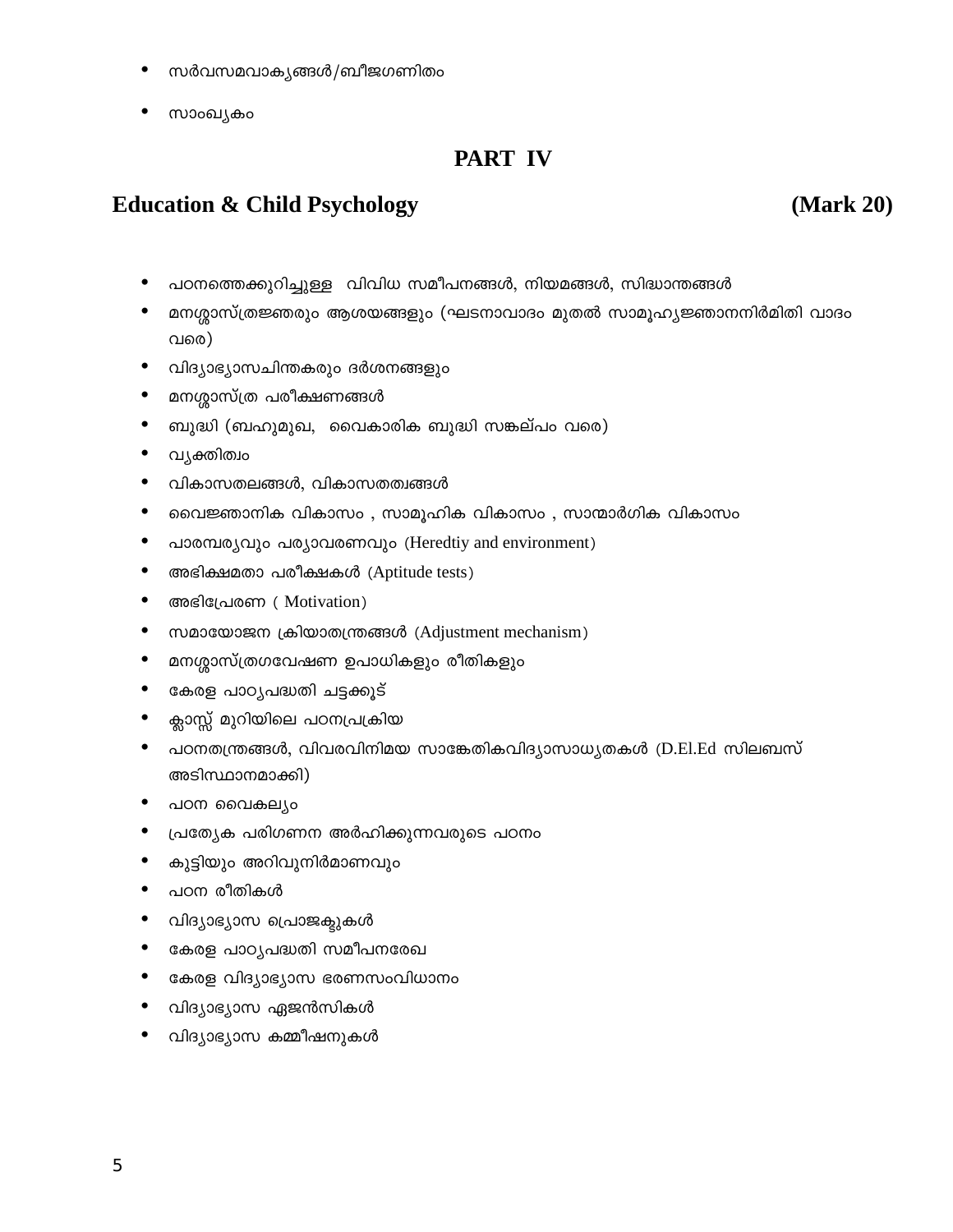# **PART V**

# **General English (10 Marks)**

### **A. Language Comprehension** :-

An unfamiliar passage is given to check factual, inferential, analytical and evaluative comprehension.

### **B. Grammar.**

- 1. Article
- 2. Concord
- 3. Tense & Time
- 4. Prepositions
- 5. Phrasal verbs
- 6. Determiners
- 7. Gerunds
- 8. Linkers
- 9. Auxiliaries
- 10. Vocabulary

### **C. Pedagogy of English Langugage Teaching :**

- 1. Language Acquisition & Learning
- 2. Language and Thought
- 3. Language skills
- 4. Objectives of language teaching in LP classes
- 5. Assessment & evaluation of language teaching.

## **PART VI**

# ae-bmfw **(10 Marks)**

I. സാഹിതൃപരം

കവിതാസാഹിത്യം കഥാസാഹിത്യം